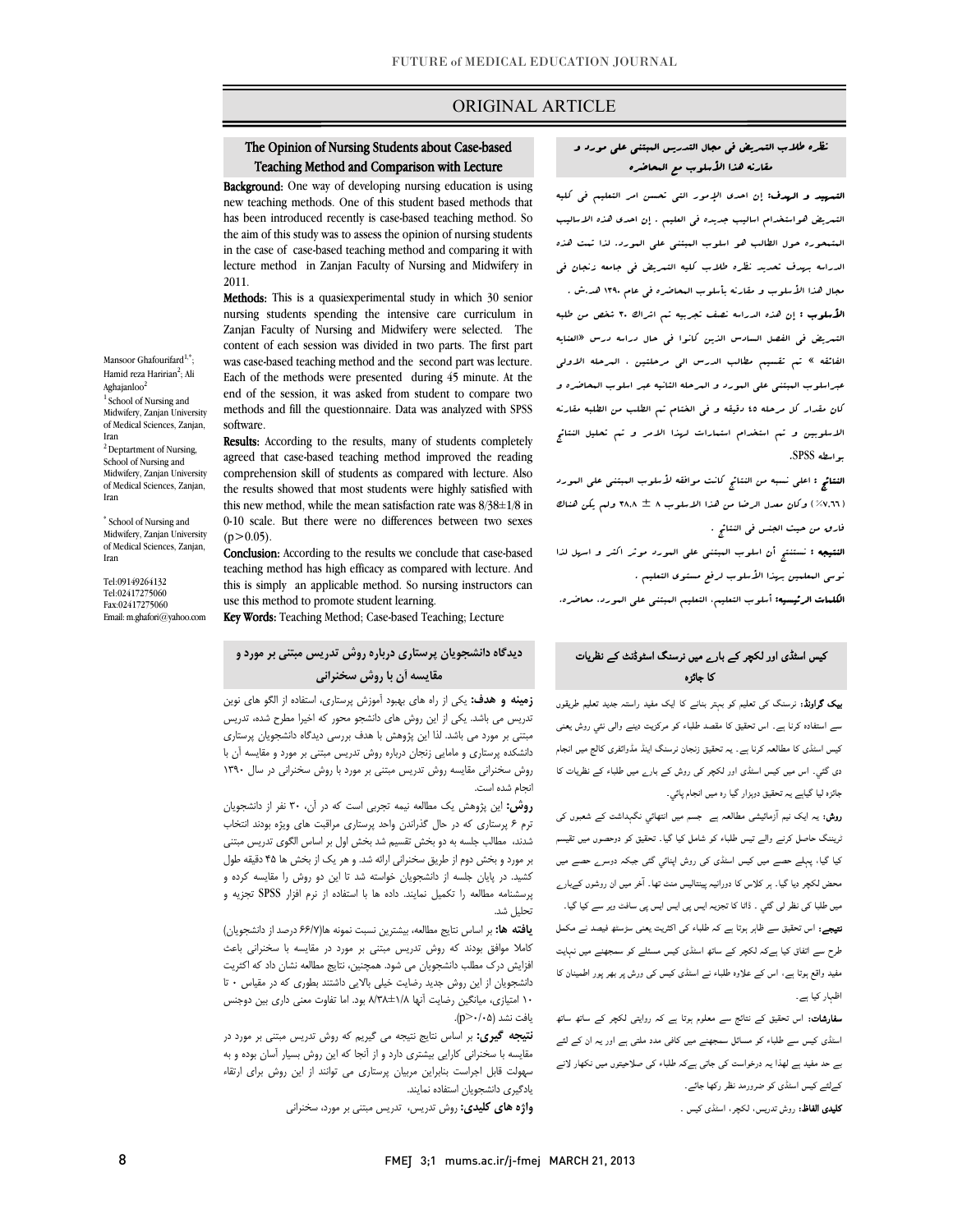#### **INTRODUCTION**

The nursing science has been changing daily specially in the last two decades. In today's technologically advanced world, the challenge for nursing faculty is to teach students critical thinking (CT) skills and the ability to practice competently in a variety of clinical situations (1). The main goal of nursing education is to transfer nursing science to students and help them to enhance the required skills and insights for nursing care (2). For fulfilling new educational needs in nursing, nurse educators must be aware of diversity of learning environments and new teaching methods and the use of these methods for teaching. Also instructors must help the students to enhance their ability for problem solving in future (3). According to Fitzpatrick (2004), teaching is a complex activity that involves mastery of content, classroom discipline, techniques of organization, and teaching skills (4).

One way to enhance and develop nursing education is to determine the effect of teaching methods on nursing students' achievements and teaching effectiveness at nursing colleges. Today the focus is on changing educational methods from traditional to new teaching methods that causes active learning in students. Moreover, in nursing education the interest in improving students' achievements and the quality of teaching effectiveness have been increased over the time (5,6).

In general, teaching methods are categorized in two groups. First group is teacher-centered methods, such as lecture (7). In these methods, the teacher speaks most of the time (8). In traditional teaching method, only the teacher decides on teaching- learning process. This method tends to produce shallow, surface thinkers who primarily rely on rote memory rather than careful understanding of the content (9). Second group is student-centered teaching method. In this method, student is active during the learning process. And now this form of teaching is focused(10).

Nursing is a practice based profession in which the use of teacher centered methods decreases the effectiveness of teaching and student achievements. Students must participate actively in the teaching process and they must not to be inactive audiences merely. So, nursing instructors could use nontraditional teaching methods to help students to learn critical thinking and problem solving skills (6). The development of these skills requires students to engage in discussions to become active participants in their own learning (11). Basic elements of active learning include talking, active listening, reading, writing, and reflecting  $(12).$ 

One of these strategies that lead to active learning in students and prepares them for implementing nursing care, is case-based teaching method. This method was first introduced in the 1870s by Harvard school faculty. But it was not used for several years. It was used in business and law schools at Harvard University in 1999. Lately, case-based teaching has been adopted by various disciplines including nursing both as a teaching strategy and as a problem-solving and decision-making tool (13).

Case based teaching engages students and teachers in active

 dialogue about nursing situations by helping learners analyze an authentic case to identify client problems, compare and evaluate optional solutions, and decide how to deal with clinical situations. This method demands active teacher. It also offers students opportunities to discuss real- life situations and nursing challenges in a safe environment and stimulates students to think critically about the cases (14). In fact, this method can be defined by contrasting it participation and interaction between the learner and with the traditional lecture-based method (13).

In the Case Method, a 'case' is built up as a scenario by teacher around a real situation and presented in classroom. The situation contains a problem that must be solved and requires decision-making. The Case Method requires a one case can be addressed per sitting. This works well with groups of up to 20-30 students. The teacher presents the scenario and the students listen and take notes carefully. Then they will have the opportunity to think about it. The The students are involved in discussions and the teacher gives any necessary information such as lab tests, symptoms, etc. The teacher's role is to act as an initiator/moderator/ facilitator for the group discussion and directs the students certain amount of time (45-90 minutes) and usually only teacher asks open ended question. What is the scenario? to goals  $(15)$ .

 Case based teaching can be used to meet educational goal, facilitate learning for application in clinical environment and problem solving strategy. This method is used to explore and describe a case and help to develop science about real-life situations (16).

 Despite the diversity of new teaching methods, the nursing faculties seldom use these methods and nursing education is done by traditional methods. Although the case method is used in many academic disciplines, the scientific base of this teaching cases (17). So the aim of this study was to assess the opinion of nursing students about case-based teaching method and comparison with lecture in Zanjan Faculty of Nursing and Midwifery in 2011. method is lacking for the design, effect and evaluation of

#### **METHODS**

 This is a quasi-experimental study in which 30 senior nursing students spending the intensive care curriculum (dialysis, 0.5 unit) in Zanjan Faculty of Nursing and randomly in two parts. First part (acute renal failure) was presented with case-based teaching method and the second part (chronic renal failure) included lecture. Each method was done during 45 minute. These subjects were selected similarity of content. Midwifery were selected. The content of session was divided for teaching according to the researchers' experience and

 In this study we used the following five stages for case-based teaching suggested by Kaddoura(13): 1) The case study needs to focus on the most important concepts to be learned. 2) the the learning environment needs to be open, safe, and nonthreatening to facilitate students' participation. 4).all students should be engaged in the learning activity. 5) Summarizing the key points by the teacher is essential. teacher should consider different questions about the case. 3)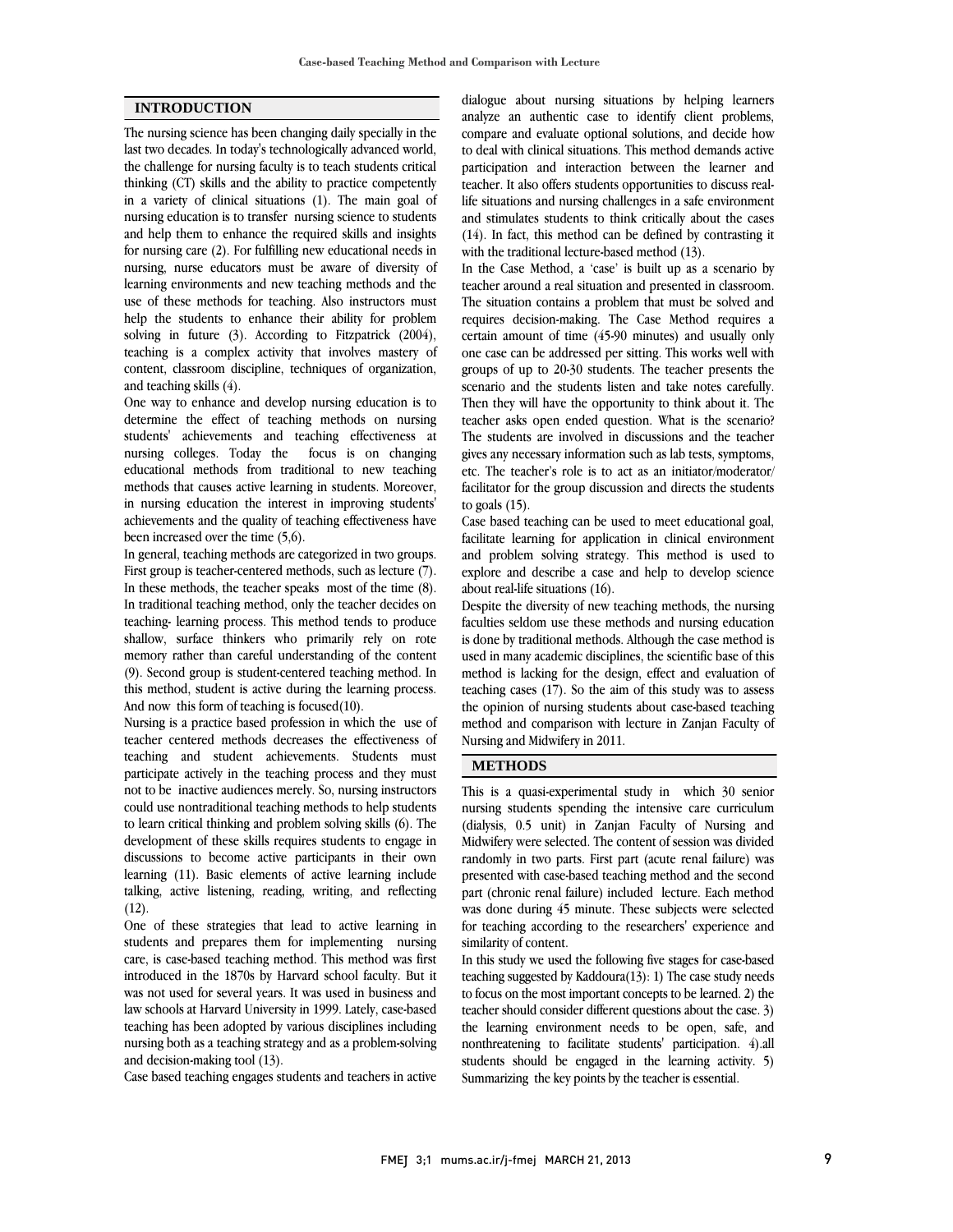At the beginning of the session, the objectives were said and a case was presented. The case was a 26 yr old woman who had severe bleeding during caesarian section. She had pulse (120 per min). She was relatively conscious. Her skin was cold and wet. She had nausea and vomiting. Other symptoms and manifestation of disease were shown to the students. Laboratory tests, medical graghies and urine  $\text{mag}$ s were explained (unite output  $\text{Zc}$ / $m$ ,  $\text{R} = 0/2$ )<br>meq/dl, BUN=45, Cr=3/1). Then the teacher asked students to participate actively in classroom discussion and diagnosis of her disease. Finally the renal failure diagnosis was identified by students according to the teacher during a day, it was considered acute renal failure. In each step, the teacher explained the symptoms and treatment of acute renal failure and the students were referred to thehypotension symptom (systolic BP=60-90mmHg) and rapid analysis were explained (urine output=12cc/hr,  $K=6/2$ guidelines. Since this complication had been occurred

 case that was mentioned at the beginning of the session and they discussed about it. The teacher asked different questions about the case and the students learned the the session. Then the conclusion was made by teacher. disease gradually. This process was continued to the end of

At the second part of the session, the chronic renal failure was presented trough lecture during 45 min.

 At the end of the session,the students were asked to compare two methods and fill the questionnaire.

 The self constructed questionnaire was used for data collection. This questionnaire had two sections. Section 1 collected demographic data and section 2 contained 20 items about the comparison of case-based teaching method students were asked to express their opinion about each item according to the 5 point Likert scale (absolutely agree, agree, no idea, disagree, absolutely disagree). At the end with lecture from the view point of nursing students. The

 $\overline{a}$ 

j

| <b>Items</b>                                                                                                          | absolutely<br>agree<br>$n\left(\frac{0}{0}\right)$ | agree<br>$n\left(\frac{6}{6}\right)$ | no idea<br>$n\left(\frac{6}{6}\right)$ | disagree<br>$n\left(\frac{6}{6}\right)$ | absolutely<br>disagree<br>$n\left(\frac{0}{0}\right)$ |
|-----------------------------------------------------------------------------------------------------------------------|----------------------------------------------------|--------------------------------------|----------------------------------------|-----------------------------------------|-------------------------------------------------------|
| 1. Case based teaching method have a better cover for<br>objectives as compared with lecture                          | 18(61.9)                                           | 9(28.6)                              | 3(9.5)                                 |                                         |                                                       |
| 2. Case based teaching method is attractive than lecture                                                              | 17(57.1)                                           | 9(33)                                | 2(4.8)                                 | 2(4.8)                                  |                                                       |
| 3. Case based teaching method increases the reading<br>comprehension of students as compared with lecture             | 20(66.7)                                           | 5(19)                                | 3(9.5)                                 | 2(4.8)                                  |                                                       |
| 4. Collaboration of students during the teaching process in<br>case based teaching is higher than lecture             | 15(52.4)                                           | 11(38.1)                             | 2(4.8)                                 | 2(4.8)                                  |                                                       |
| 5. Case based teaching method is closer to real as<br>compared with lecture                                           | 15(52.4)                                           | 9(28.6)                              | 3(9.5)                                 | 3(9.5)                                  |                                                       |
| 6. Case based teaching method increases students<br>motivation for learning as compared with lecture                  | 17(57.1)                                           | 4(14.3)                              | 9(28.6)                                |                                         |                                                       |
| 7. Case based teaching method increases the students<br>imagination skills as compared with lecture                   | 17(57.1)                                           | 9(28.6)                              | 3(9.5)                                 | 2(4.8)                                  |                                                       |
| 8. Case based teaching method facilitates the students<br>learning as compared with lecture                           | 17(57.1)                                           | 11(38.1)                             | 2(4.8)                                 |                                         |                                                       |
| 9. The information is well organized in case based<br>teaching as compared with lecture                               | 13(42.9)                                           | 11(38.1)                             | 4(14.3)                                | 2(4.8)                                  |                                                       |
| 10. Case based teaching method is applicable than other<br>teaching methods                                           | 17(57.1)                                           | 5(19)                                | 5(19)                                  | 2(4.8)                                  |                                                       |
| 11. Retention of knowledge in case based teaching method<br>is perceived to be increased as compared with lecture.    | 18(61.9)                                           | 9(28.6)                              | 3(9.5)                                 |                                         |                                                       |
| 12. Many curriculum of nursing science is presentable with<br>case based teaching method                              | 14(47.6)                                           | 9(28.6)                              | 4(14.3)                                | 3(9.5)                                  |                                                       |
| 13. Case based teaching method increases self esteem of<br>students as compared with lecture                          | 13(42.9)                                           | 9(28.6)                              | 6(23.8)                                | 2(4.8)                                  |                                                       |
| 14. Case based teaching method decreases monotonous<br>situation of classroom as compared with lecture                | 11(38.1)                                           | 11(38.1)                             | 4(14.3)                                | 3(9.5)                                  |                                                       |
| 15. Case based teaching method persuades the students for<br>deep thought as compared with lecture                    | 15(52.4)                                           | 10(33.3)                             | 4(14.3)                                |                                         |                                                       |
| 16. There are a lot of opportunity to question and response<br>in case based teaching method as compared with lecture | 15(52.4)                                           | 10(33.3)                             | 4(14.3)                                |                                         |                                                       |
| 17. If we use case based teaching method in clinical<br>settings, its efficacy will be increased                      | 15(52.4)                                           | 13(42.9)                             | 2(4.8)                                 |                                         |                                                       |
| 18. The students knowledge is well assessed and evaluated<br>in case based teaching method as compared with lecture   | 9(28.6)                                            | 14(47.6)                             | 4(14.3)                                | 3(9.5)                                  |                                                       |
| 19. Summarization and conclusion is better done at case<br>based teaching method as compared with lecture             | 14(47.6)                                           | 13(42.9)                             | 3(9.5)                                 |                                         |                                                       |
| 20. Case-based teaching method is better than lecture in<br>overall                                                   | 20(66.7)                                           | 9(28.6)                              | 2(4.8)                                 |                                         |                                                       |

### **Table 1: the student's opinion about comparison of case-based teaching method with lecture.**

 $\overline{a}$ 

j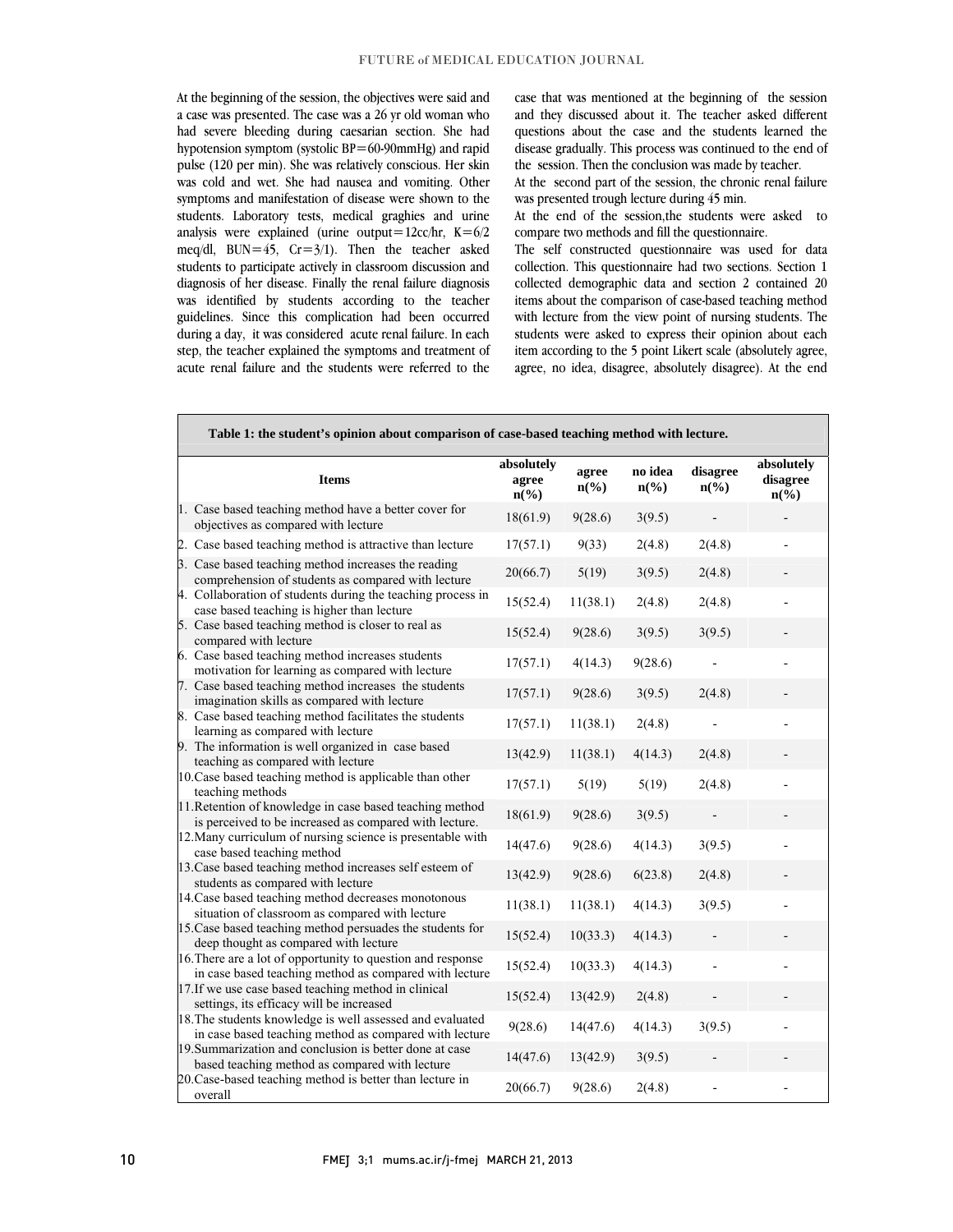part of questionnaire, the students were asked to determine the rate of their satisfaction about case-based teaching method in a 0-10 point scale.

Content validity of questionnaire was obtained and the Alpha Chronbach was 0.85. For prevention of bias, data was analyzed by another person. Data was analyzed with SPSS ver. 16 software and descriptive frequency and χ2 test.

For ethical considerations, all participants signed an informed consent after being informed adequately of the research study. They were assured of their anonymity and confidentiality of their information. Participants were informed that participation was voluntary and that they were free to withdraw at any time without affecting their current or future academic course assessments. All data was used only for research purposes.

#### **RESULTS**

A total of 30 third-year baccalaureate nursing students  $(16(53/3 \%)$  female,  $14(46/7\%)$  male) participated in this study. They were all (100 %) single and their mean age was  $22/35 \pm 1/8$ .

Table 1 demonstrates the students' opinions about the comparison of case-based teaching method with lecture.

According to the results, the majority of participants (66/7%) completely agreed that case-based teaching method improves the reading comprehension skill of students as compared with lecture and it was the main characteristic of case-based teaching.

Also 61.9 percent of students said that case-based teaching have a better cover for objectives and retention of knowledge is perceived to be increased as compared with lecture.

More than half of the students (57.1%) declared that casebased teaching is more attractive than lecture and increases students' motivation for learning. Moreover, this method facilitates student learning and is applicable as compared with other teaching methods (Table 1).

The majority of students (66.7%) agreed that case-based teaching method is better than lecture in overall.

Also the results showed that the students were highly satisfied with this new method, the mean score of satisfaction was 8.38±1.8 in a scale ranged from 0 to 10. But there was no differences between the two sexes  $(p>0.05)$ . Data analysis by chi square test showed no difference between the two sexes about the characteristic of casebased teaching as compared with lecture.

#### **DISCUSSION**

Nowadays teachers are seeking the teaching methods that causes active learning in students (19). Case-based teaching method is a student- centered method which facilitates student learning as a case is presented by teacher (13).

In this study, 66.7 percent of participants completely agreed that case-based teaching method improves the reading comprehension skill of students as compared with lecture. These results are consistent with the findings of Kunselman et al. (2004). They found that case-based teaching is an effective method for developing of student learning (20). According to Russelt (2007), this method is a studentcentered method which stimulates active participation of

 students (19). Kaddoura (2011) proposed that case-based their own world of nursing through active participation in their own learning, developing inquiring minds and awareness of knowledge (13). Furthermore, this method is helpful in recalling details and facts (12). teaching offers learners opportunities to make meaning of

 case-based teaching is perceived to be increased and it increases students' motivation for learning. These findings are in line with Stjernquist (2007) (15). According to Richardson (2008), the effective teaching key is active learning (22). From the students' viewpoint, retention of knowledge in

will enjoy it and it promotes motivation and so, retention of knowledge is perceived to be increased (23). Moreover, when the students engage in their learning, they

 In our study, the majority of students believed that this new method is more attractive than lecture. According to students might enjoy themselves while being engaged in their learning, as they learn something useful (13). Kaddoura (2011), it is satisfying for educators to think that

 According to the results, collaboration of students in case teaching is high as compared with lecture. Kaddoura (2011) more effective instructional method than conventional lecture-based teaching for promoting students' critical thinking and decision-making skills. So, he recommended this method in nursing faculty (13). While in lecture, the concluded that case-based teaching has been found to be a students are inactive (18).

 In overall assessment, 85.4 percent of students were highly satisfied with case-based teaching. This result is consistent with kim et al. (2006) who found that this new method is more effective than lecture and develops critical thinking and decision making skills (17).

Although lecture is a traditional teaching method and used in nursing (7), its efficacy is low (13). But there are some advantages for lecturing in the way that novice nursing students need teaching on unfamiliar information and how to that lecture has low efficacy alone, but when it mixed with other active teaching method such as questioning and group discussion helps the students learning (8). use the acquired information (24). Charlton (2006) believes

 Similarly, Kaddoura (2011) conducted a study and found case method (13). This corroborates to the experiences of Schaefer and Zygmont (2003) who also found that effective teaching requires nursing educators shift from a teacher centered to student – centered approach, which can foster commitment to life- long learning and critical thinking  $(25)$ . In this study, case method was considered applicable in nursing education. These results are consistent with the findings of others (15, 26-31). Popil (2011) concluded that nursing faculty to develop critical thinking skills in students and nurses (18). out that mean score of students critical thinking was high in independence in learning, creative problem- solving skills, a nurse educator must use case based teaching method in

### **ACKNOWLEDGEMENT**

 We would like to thank Zanjan University of Medical Sciences for all their supports.

 Conflict of interest statement: Authors declare no conflict of interest.